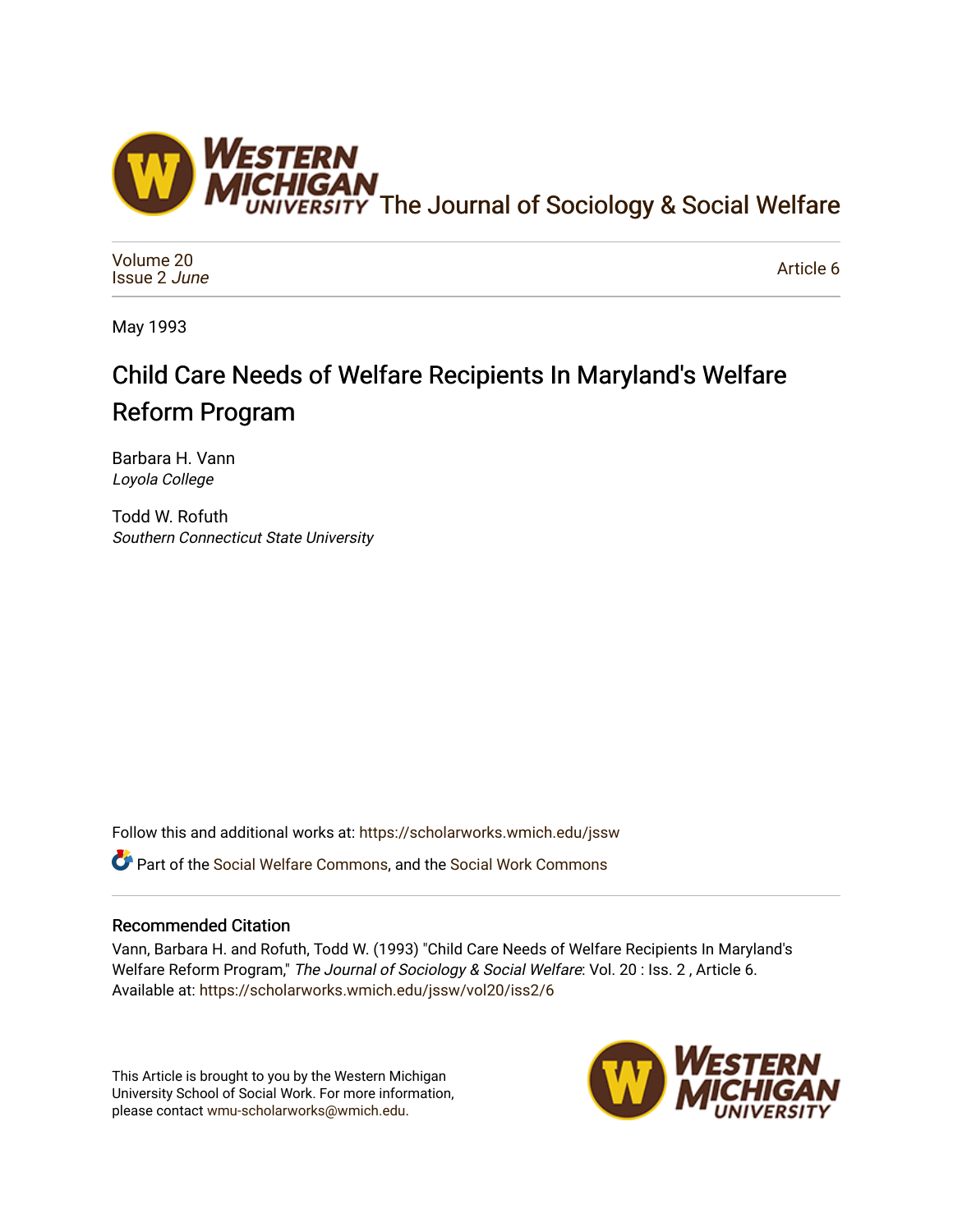## Child Care Needs of Welfare Recipients In Maryland's Welfare Reform Program

Barbara H. Vann

Loyola College

## Todd W. Rofuth

## Southern Connecticut State University

*Legislation mandating participation of welfare recipient parents in education and employment and training programs has created increased demand for provision of child care. Providing the most appropriate care for this unique population depends, ideally, on its needs and preferences. This study examines child care needs and preferences of a sample of participants in Maryland's welfare reform employment and training programs. Although care by a relative is most widely used by these respondents, it is not clear that this is the type of care preferred by the majority of respondents. This has important implications for policy decisions regarding child care funding.*

#### Introduction

The Family Support Act of **1988,** the nation's recent welfare reform law, establishes new obligations for Aid to Families with Dependent Children **(AFDC)** recipients and State governments. As a result, most **AFDC** families are now required to participate in education and **job** training activities as a condition of receiving welfare. Prior to the Family Support Act, only **AFDC** parents with school-age children were obligated to participate, although some states operated voluntary programs. Under the Family Support Act, this participation mandate extends to parents whose youngest child is age three or over. Although states have the option of reducing the age threshold to age one or over, few states planned to do so prior to implementation of the act (American Public Welfare Association, **1989),** primarily due to the increased demand for child care that this policy would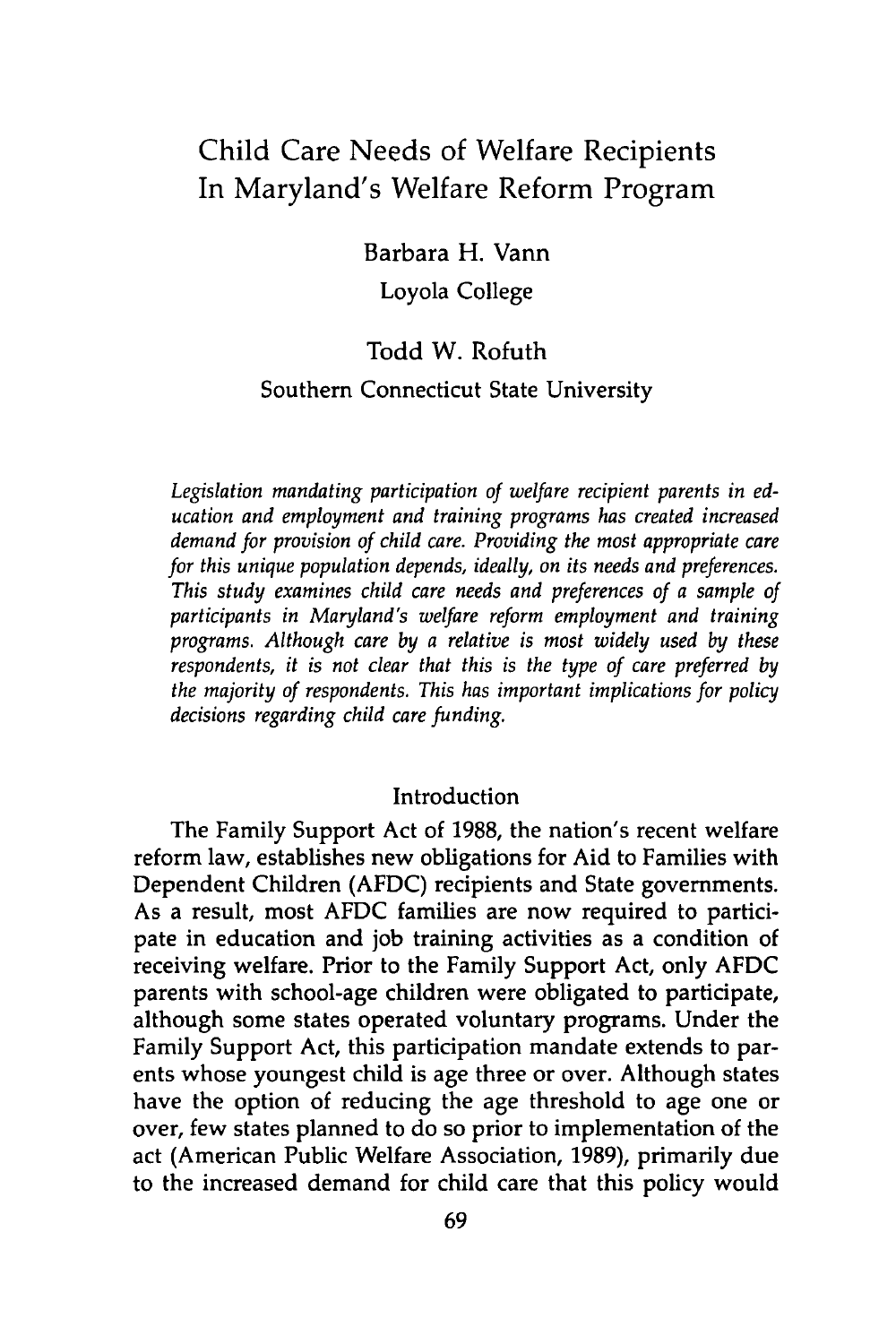create. Additionally, teenage mothers who have not completed high school are required to participate in educational activities that lead to a high school degree or equivalent, regardless of the age of their children.

While parents are enrolled in education and **job** training activities, states are required to guarantee child care assistance. **If** child care is unavailable, the participant cannot be mandated to participate in these activities. On April **1, 1990,** the Family Support Act also required all states to provide child care assistance, as an entitlement, for up to 12 months for all recipients who leave welfare due to increased income from employment.

A major problem for policymakers, besides the inability to predict the supply and demand of child care for this population, is the general lack of information about the types of child care, especially arrangements most likely to be utilized **by** participants in these types of programs. For example, the minimal research in this area indicates that when licensed Purchase of Care **(POC)** child care is available, the uptake rate, or usage rate, is somewhere between thirty and forty percent (Hofferth and Sonenstein, **1983).** Although there is no clear explanation for this low uptake rate, one hypothesis is that individuals prefer to have friends or relatives care for their children rather than leave them in a licensed center. Another hypothesis is that even when funds are available, there is a lack of available slots.

This study examines the child care arrangements used **by** participants in Maryland's initial welfare reform program that served as a prototype for the Family Support Act legislation. An important part of this research is the inclusion of the participants' assessment of their child care needs and preferences.

## Child Care Needs of Welfare Recipients: Previous Research

Research on the child care needs of AFDC recipients-the population targeted **by** welfare reform legislation-is somewhat limited. The research that does exist, focuses on the child care arrangements of this population, including client assessment of these arrangements.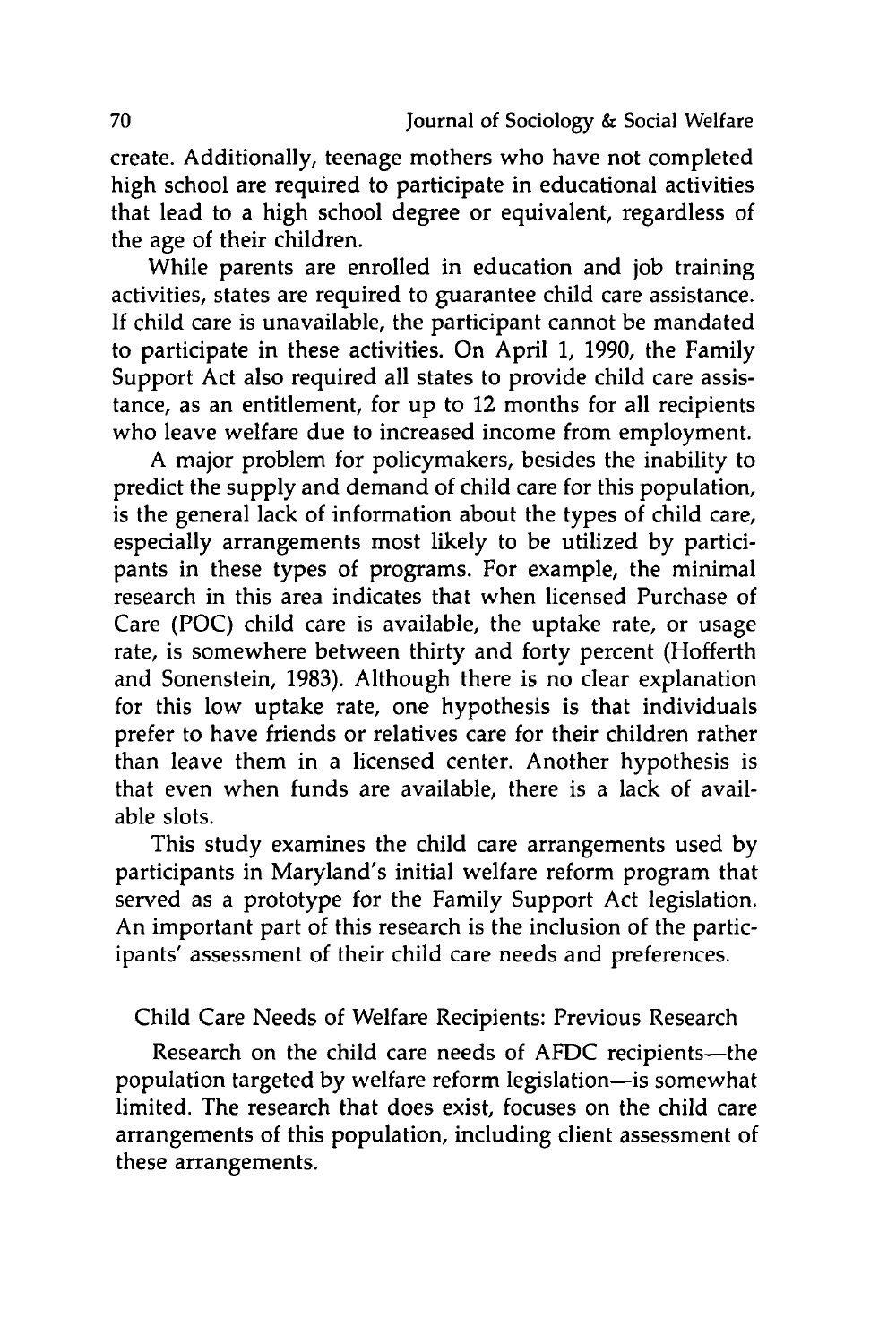## *Child Care Arrangements*

Sonenstein and Wolf's (1988) Child Care and Self Sufficiency Study describes the child care arrangements made by AFDC mothers who work, and examines whether certain types of arrangements and subsidies enhance the ability of welfare mothers to get off welfare and stay off. This study found that 63% of their sample of AFDC mothers with children under 10 used a child care arrangement for their youngest child at least once during the fourteen month period of the study. The predominant form of child care used for preschool-age children was care by a relative, especially grandparents, regardless of whether the mother was employed or in school or training. Over half of infants and toddlers, and more than 40% of 4-5 year-olds received this type of care. The use of formal care (e.g., day care centers) increased with age of child; twenty-five percent of 4-5 year-olds were in centers. Only slightly more than one-third of these mothers paid out of pocket for their arrangements, and the proportion paying varied by type of care. Non-relative, out of home care (e.g., family day care home) was most likely to be paid for by the mother (60%); whereas care by a relative in child's home was least likely to be paid for by the mother (18%).

## *Child Care Preferences of AFDC Mothers*

According to Sonenstein and Wolf (1990), the mother's decision to continue with a particular type of care is related to several factors including:

- the mother's reported satisfaction with the arrangement;
- the convenience of location and hours of operation; and,
- lower out-of-pocket costs, either as a result of public subsidies or inexpensive care provided by relatives or friends.

These findings have several implications for state welfare reform programming: "(1) Policies that lower the out-of-pocket cost of care probably will help increase the stability of child care arrangements that AFDC mothers choose; (2) Certain attributes of care (e.g., cost and location) may be more important to AFDC mothers than the type of care available, at least in terms of predicting the durability of a child care arrangement" (p.17).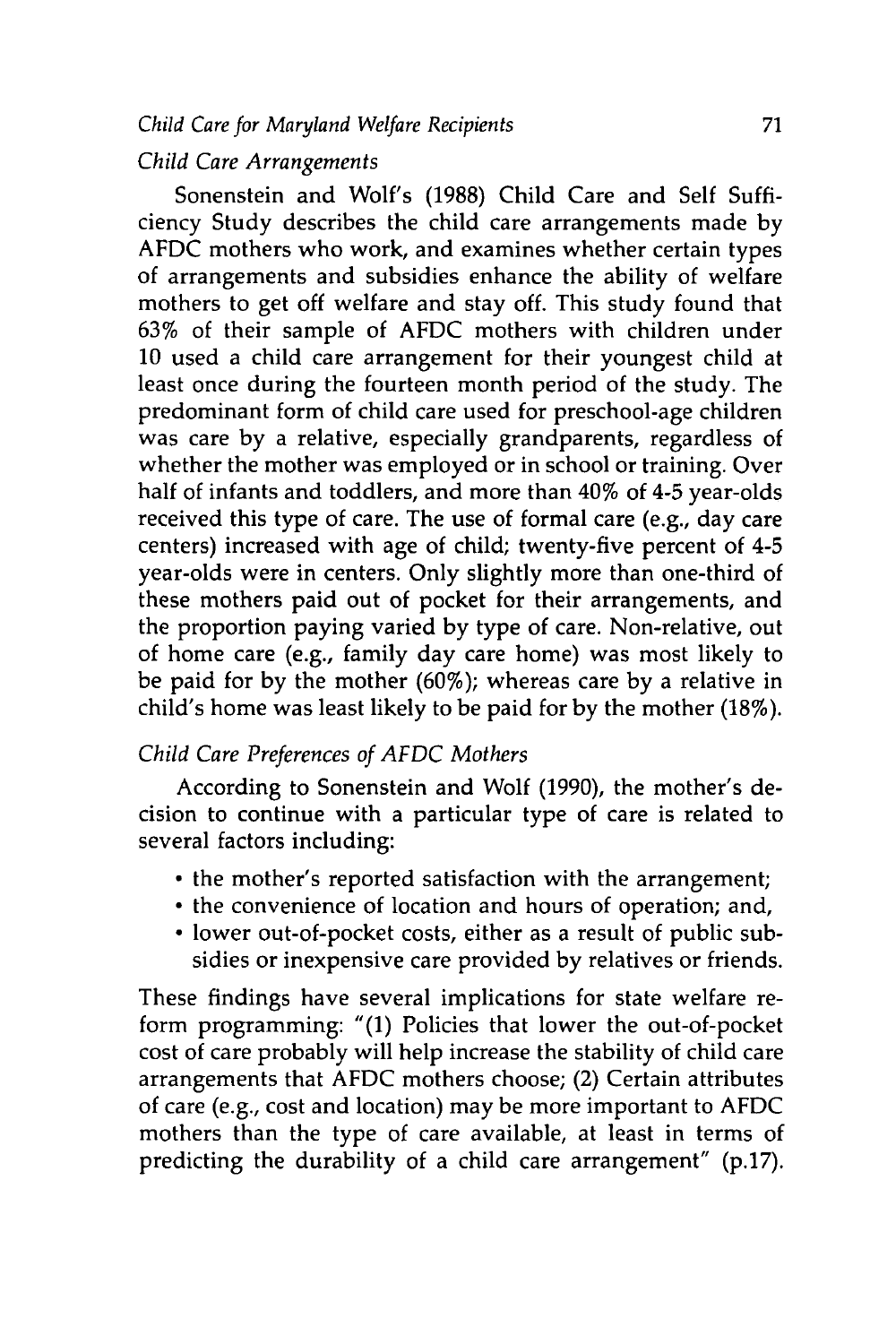Strand **(1970),** for example, found that working mothers choose child care arrangements that are most convenient.

A study **by** Hofferth and Wissoker **(1990)** supports the importance of cost, but also found that "quality" has the greatest effect on the selection of a child care center as opposed to other types of arrangements. Rothschild **(1978)** found that single parents chose their child care because the facility offered a structured program with a well-trained, competent staff focusing on the needs of the child, easy access in terms of nearness to home and flexibility of hours, and an environment which provided an extension of the home.

Welfare mothers are also interested in quality care. Maynard, Kisker, and Kerachsky **(1990)** found that the majority of mothers using child care were satisfied with their care, yet 34 percent of the low income mothers expressed a desire to change their child care arrangements, primarily so that their child could learn more.

The largest study of child care needs of this client population is the Manpower Demonstration Research Corporation's (MDRC) study of California's Greater Avenues for Independence Program (GAIN) (Martinson **&** Riccio, **1989).** This investigation found that while **66%** of mandatory participants used child care, over **97%** of voluntary participants did so. Almost all of the voluntary registrants had a child under twelve, compared to just over half of mandatory registrants. Voluntary participants were much more likely **(68%)** to use GAIN funds to pay for child care than mandatory participants **(29%).** The vast majority of the volunteers in **GAIN** had a preschool age child and thus had different child care needs. Almost half of these volunteers used center-based care while only **10%** of the mandatory participants used this type of care. The mandatory group favored using family and friends.

Yet the demand for formal child care programs such as center-based care is predicted to grow over the next ten years (Hofferth and Phillips, **1987).** This is because full-time employed mothers with infants and toddlers (who represent two-thirds of mothers in the labor force with children under age **3)** are relying more on center-based care. In contrast, part-time employed mothers of infants and toddlers continue to rely on

**N**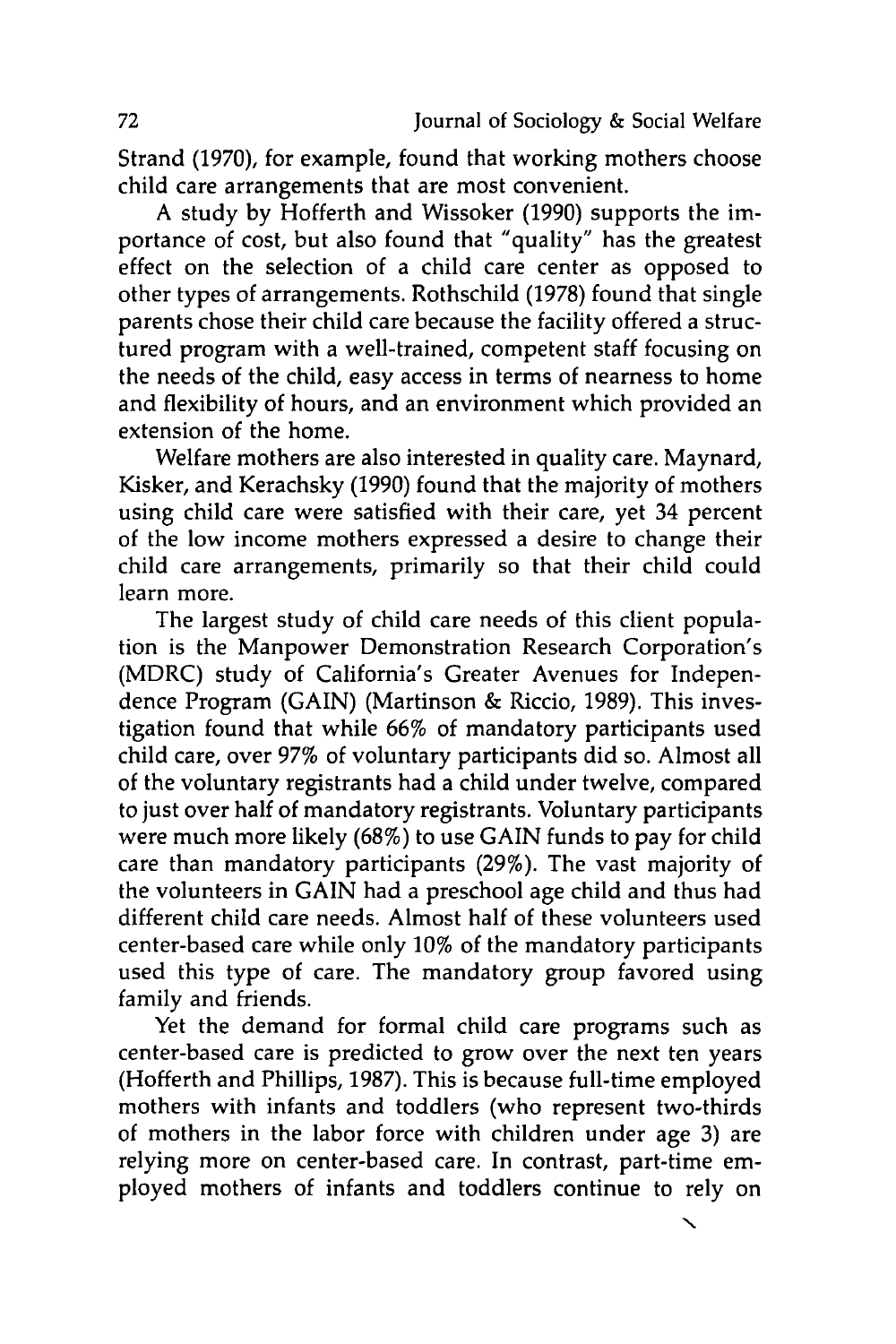family day care or relatives. Although center-based care is the most expensive form of care, state subsidization of families in need of this care cuts the cost to more affordable levels.

## *Clients' Perceptions*

A study of **AFDC** mothers **by** Sonenstein and Wolf **(1988)** examined their assessment of their child care situation, including assessments of provider's experience/ training, safety, child's opportunity to learn new things, child's feelings, convenience of hours and location, and satisfaction with this arrangement. Care outside of the home provided **by** relatives produced the lowest level of satisfaction, while in-home care **by** non-relative provided the highest level. This study also found that very few respondents were using their preferred choice of care. Less than half (45%) of mothers using group care said that this was their first choice; one-third of mothers using in-home care **by** a relative described this as being their first choice.

The MDRC study, however, found that overall, a majority (up to **76%)** of those who stated a preference used their preferred type of care. Among mandatory participants using child care, **54%** of those who preferred family or friends as caregivers were using this type of care. These respondents were also asked whether they perceived county staff as having attempted to influence their choice of provider. Two-thirds reported either that they were not encouraged to use formal arrangements (e.g., centers) rather than family or friends, or vice versa, or that both were encouraged equally.

The MDRC study also examined client perception of child care problems, finding that only **18%** of all respondents reported problems.

Spakes **(1982)** examined the perceptions of clients participating in the Work Incentive Program (WIN), focusing on their perception of the program's mandatory training requirement and its impact on the family. She found that 24% of these clients described negative family effects, including "difficulties in obtaining adequate child care for children age **6** and older." She also found that **28%** described negative personal or individual consequences, including "tension arising from family problems such as inadequate child care and abnormal behavior on the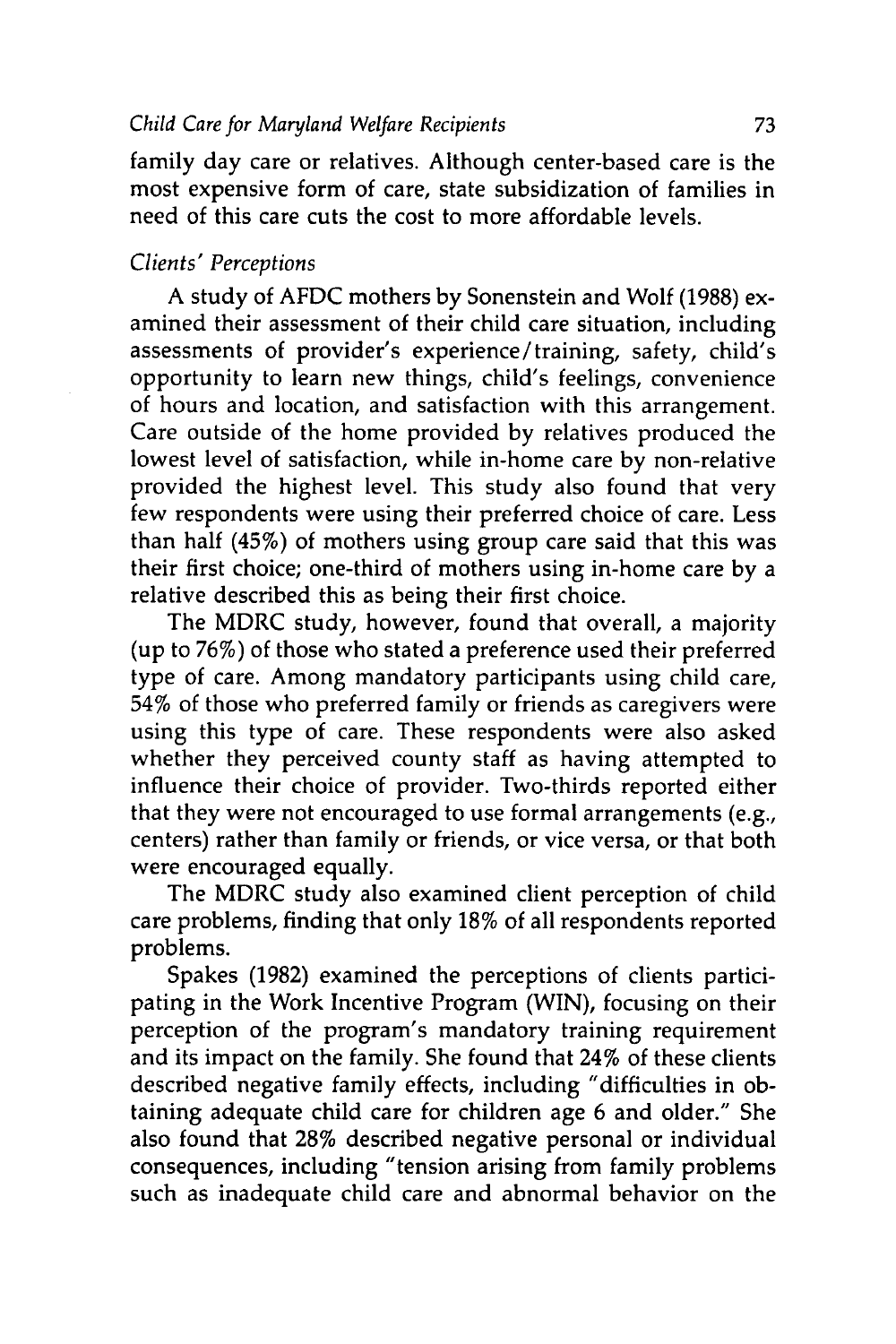part of unsupervised older children." A recent article by Popkin (1990) examines what welfare recipients think about their experiences with welfare programs and how these beliefs are affected, for example, by a sense of efficacy, and length of time on welfare. This study found that respondents' beliefs about obstacles preventing them from finding work are related to their sense of efficacy. In particular, **70%** identified personal problems as a main obstacle to finding work (e.g., lack of education/skills, lack of child care, lack of transportation, and health problems). Equal numbers of both high- and low-efficacy respondents said they thought personal problems such as child care might keep them from finding work.

## Research Methodology

The purpose of this research was to document the child care needs of welfare reform participants, in order to provide a data base for more effective policy implementation in child care. Specific questions included:

- 1. What type of child care are participants currently using?
- 2. Are the child care needs of participants being met?
- 3. What type of child care do these participants prefer?

Three employment and training programs currently operating in Maryland under Project Independence (a Maryland welfare reform vehicle) were selected to represent a range of employment and training programs in Maryland: the Baltimore city OPTIONS program (located in a large urban setting), the Wicomico County BET program (located in a small town/rural setting), and the Frederick County Project Independence program (located in a small town/rural/exurban setting). These programs were selected to include representation of both urban and less-urban areas. An early study by Olsen (1977), for example, found rural-urban differences in child care use: child care was used more by urban than by rural residents, children of rural residents were more likely to be in school all day rather than part of the day compared to children of urban residents, and relatives were more likely to take care of children in urban than in rural families.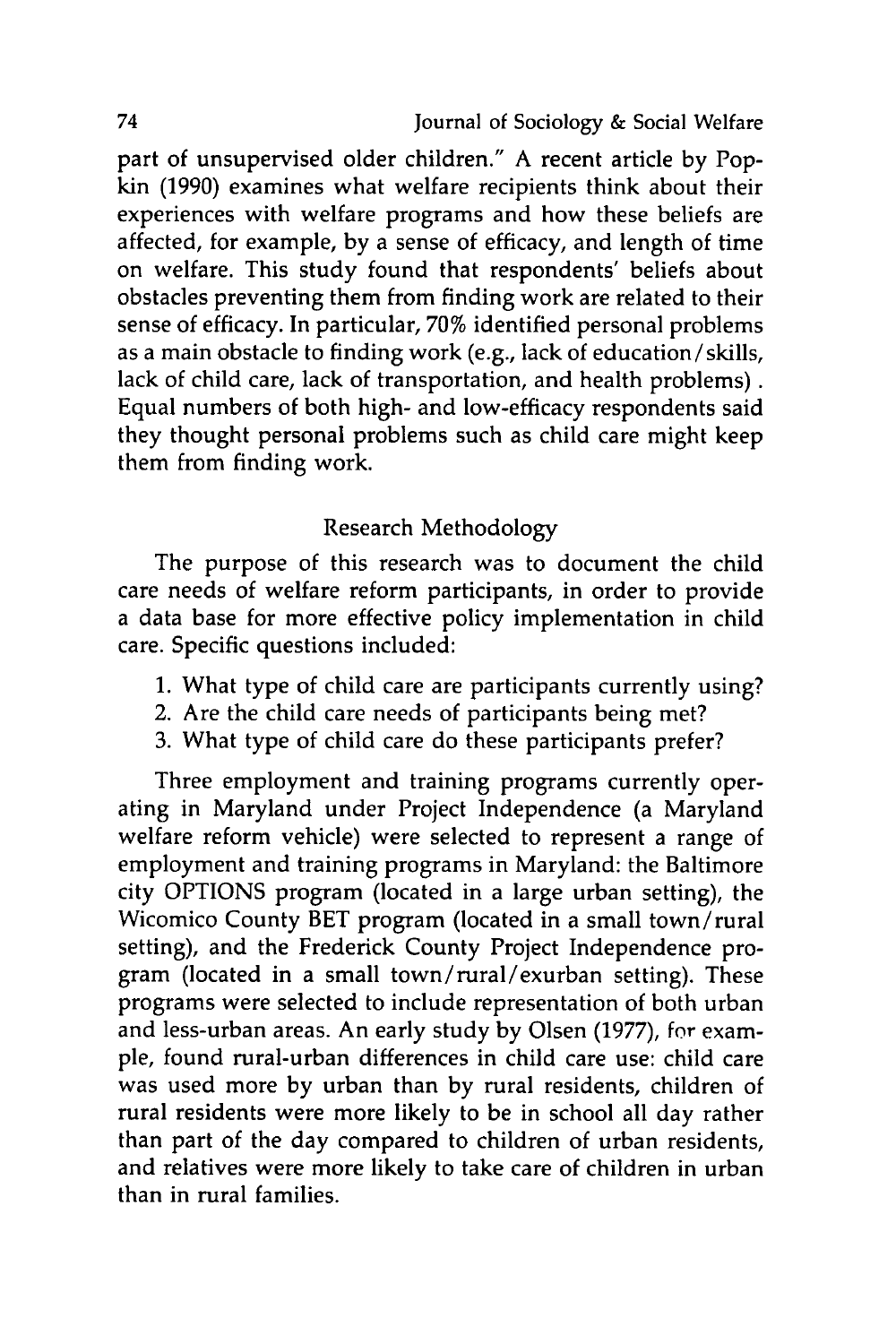Another difference in the programs in Maryland was the policy on program participation, specifically, whether participation was mandatory or voluntary. Both the OPTIONS and BET programs required welfare recipients who were healthy and had no children under age 6 to participate, whereas the Frederick program was voluntary.

A random sample of welfare recipients registered in the OPTIONS program was generated from the total OPTIONS population (N=3470), resulting in a sample N of 600. Lists of all current participants in the BET (N=146) and Frederick County (N=296) programs were supplied by the directors of these programs.

Telephone interviews were conducted during March and April, 1989, by interviewers at the Loyola College Center for Social and Community Research, Baltimore, Maryland. Contacting respondents proved to be a major problem, in that large numbers of the original sample either had no telephone, or had a disconnected number. As a result, a full 65% of the BET sample was never reached, and more than half of the Frederick and OPTIONS sample were never reached. The response rate is somewhat low (37%) because of this, especially for the BET sample (27%).

Three hundred and seventy one (371) program registrants were interviewed: 56.6% from the OPTIONS program (N=210), 10.5% from BET (N=39), and 32.9% from Frederick County **(N=** 122).

## *Demographic characteristics*

At the time of the interview, about a third of the respondents were participating in a program activity, and 43% had participated in the past. The remaining respondents had not yet participated, although they were registered in the program. Slightly more than half (54%) of the respondents were working (34%) or in school (20%).

The average age of respondents was 29.6 years. Seventy two percent of the respondents were African Americans, with respondents in Baltimore representing the highest concentration of African Americans at 93%. Fifty-nine percent have never been married; another 35% are separated or divorced, meaning that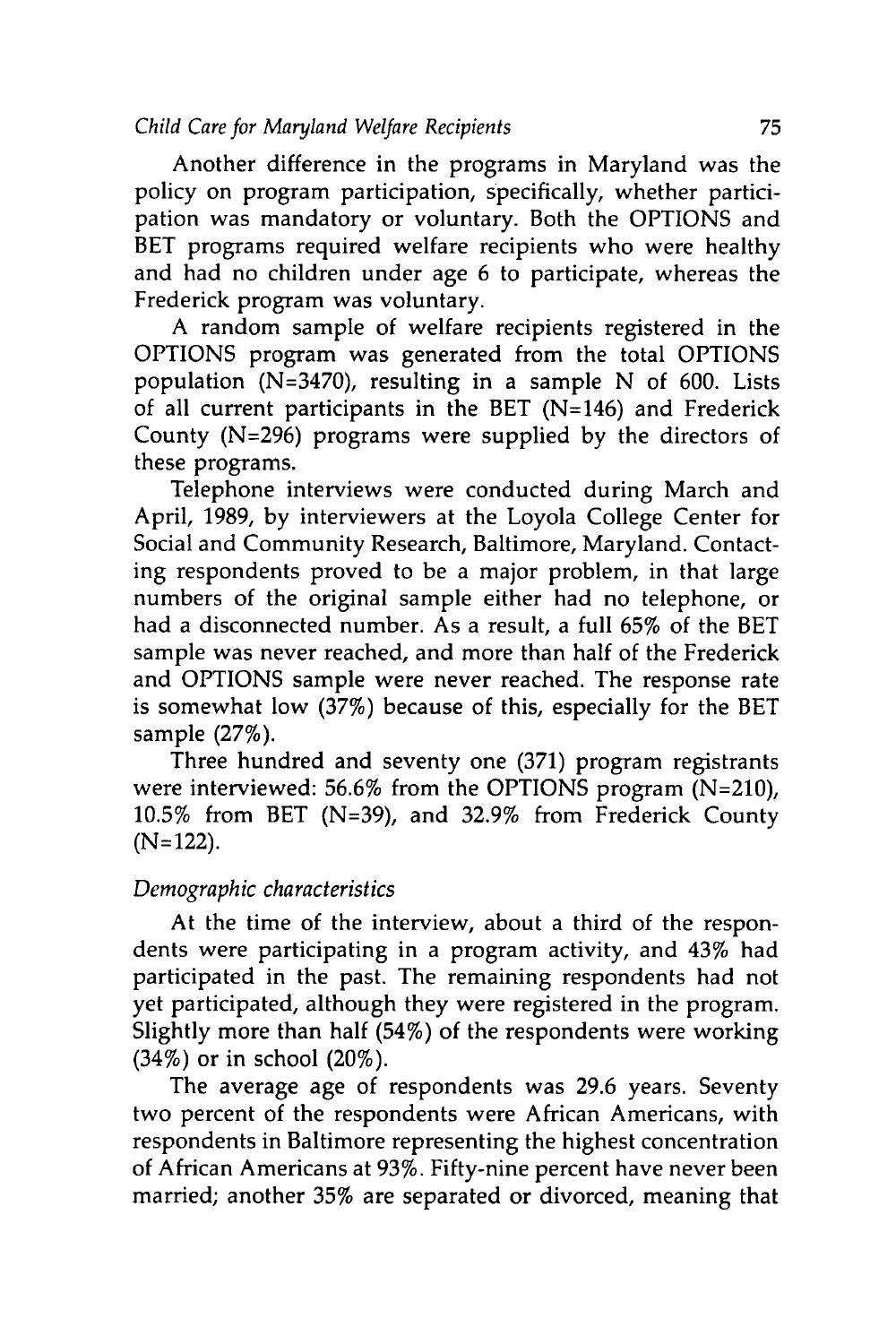child care is extremely important because 94% of the respondents were single parents. About half (46%) were high school graduates. Forty percent had not finished high school and only 13% had some college experience.

A factor that will have an impact on the demand for child care is the number of children per family. Almost **80%** of the respondents had two or fewer children, with forty-two percent having only one child. Less than one quarter of respondents had three or more children. The average age of children of all respondents was eight. As was the case with the California **GAIN** program, **OPTIONS** and BET respondents had been required to participate and were therefore more likely to have school-age children, thus reducing the need for full-time child care.

## Results

## *Current Child Care Use'*

*Type of care.* The majority of respondents **(62.5%)** used some form of child care, with the largest proportion using care **by** a relative (41%). The second most common type of care varied **by** sample: OPTIONS participants were most likely to use a friend or neighbor, BET participants used family day care, and Frederick participants used child care centers (Table **1) .** Surprisingly, only 46.3% used some form of regulated care.

Only 8% of the respondents were currently using a family day care home. Most **(78%)** of this type of care was registered and the majority of respondents thought it very important that this type of care be registered **(73%).** Most also thought that family day care should be subsidized **by** Social Services (61.2%).

*Hours and cost.* The mean number of hours in care per week was **21.7;** mean cost per week was **\$32.83** (Table 2). More than half **(56%)** of those who used care did not pay for it. Care **by** a friend or neighbor was generally paid care; only **29%** was unpaid compared to **59%** of care **by** a relative (Table **3).** Although most child care users **(60%)** did not receive subsidized funds for child care, care in a center was most likely to be paid in full **by** Social Services, followed **by** family day care. In fact, more than two thirds of those using regulated care (i.e., center, family day care home, or after school care) paid nothing for this care.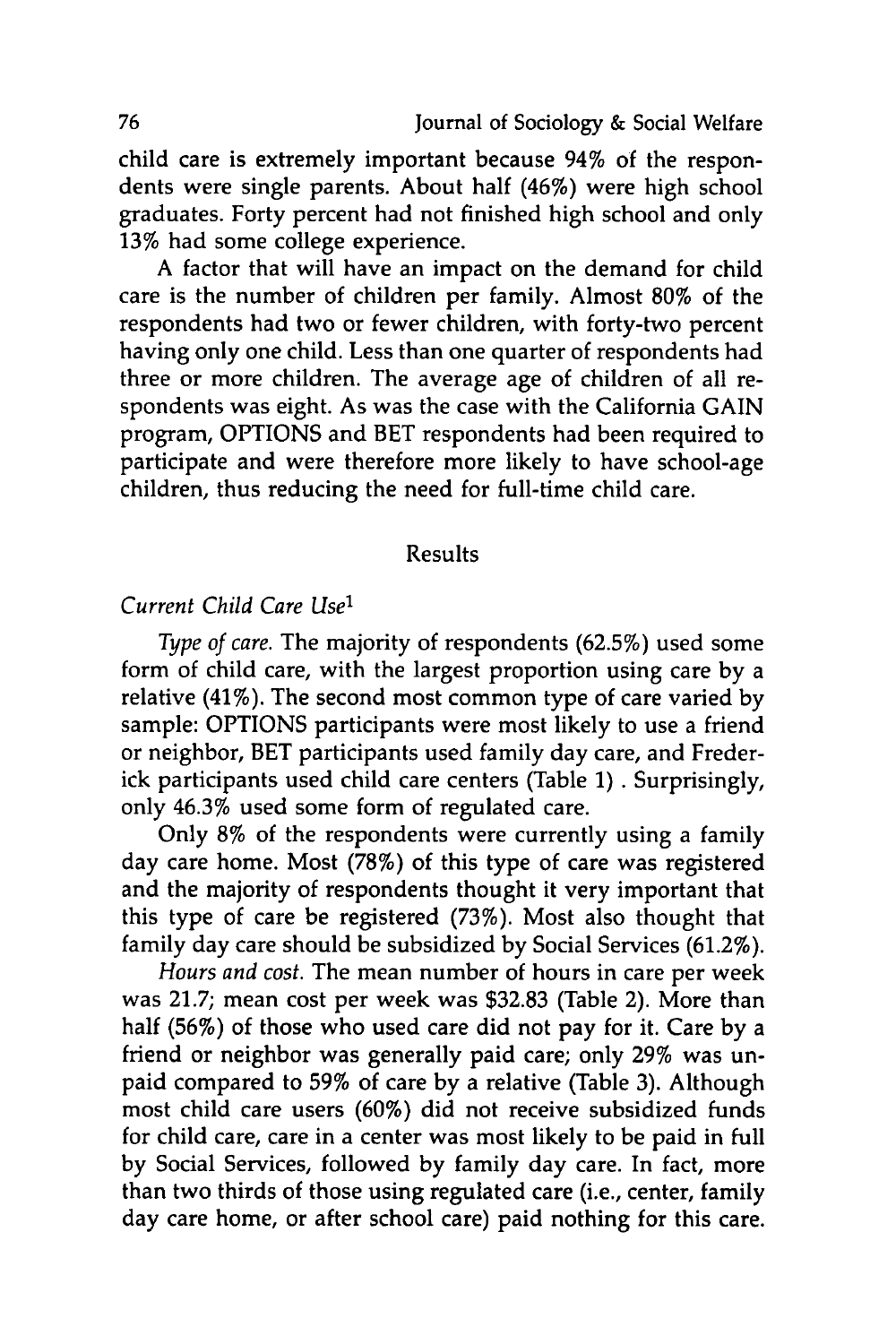Social Services paid all or part for only 17.5% of respondents who used a relative (Table 4).

#### Table **1**

*Table 1: Current Child Care Arrangements of Child Care Users, by Sample (N=245)*

|                          | Percent using each type of care |      |      |      |       |
|--------------------------|---------------------------------|------|------|------|-------|
|                          | OPT                             | BET  | FRED |      | TOTAL |
|                          |                                 |      |      | %    | N     |
| Daycare center/Preschool | 10.5                            | 17.2 | 21.7 | 15.1 | (37)  |
| Fam daycare home         | 6.0                             | 17.2 | 13.3 | 9.8  | (24)  |
| Relative                 | 42.8                            | 41.4 | 38.5 | 41.2 | (101) |
| Friend/neighbor          | 22.5                            | 10.3 | 10.8 | 17.1 | (42)  |
| After-school             | 6.8                             |      | 2.4  | 4.5  | (11)  |
| Stays alone              | 7.5                             |      | 3.6  | 5.3  | (13)  |
| Licensed sitter          | 3.8                             | 13.7 | 9.6  | 6.9  | (17)  |

#### Table 2

*Average Hours and Cost per Week, by Sample*

|                   | OPT     | <b>BET</b> | <b>FRED</b> | <b>TOTAL</b> |
|-------------------|---------|------------|-------------|--------------|
| HRS/WK            | 17.1    | 24.0       | 28.3        | 21.7         |
| COST/WK           | \$29.13 | \$46.10    | \$36.69     | \$32.83      |
| USERS WHO PAY (%) | 50.4    | 37.0       | 33.0        | 41.0         |

#### Table **3**

*Cost Per Week, by Type of Care (Whole Sample)*

| <b>Type</b>              |      | % who pay |         |        |      |
|--------------------------|------|-----------|---------|--------|------|
|                          | zero | \$20-30   | \$30-49 | > \$50 |      |
| Daycare center/Preschool | 67.5 | 5.4       | 5.4     | 8.1    | 13.5 |
| Family daycare           | 66.6 | 4.2       | 12.5    |        | 16.7 |
| Relative                 | 59.0 | 18.0      | 11.0    | 4.0    | 8.0  |
| Friend/neighbor          | 29.3 | 24.4      | 29.3    | 4.9    | 12.2 |
| After school             | 72.7 | 27.3      |         |        |      |
| Other                    | 64.7 |           | 5.9     | 17.6   | 11.8 |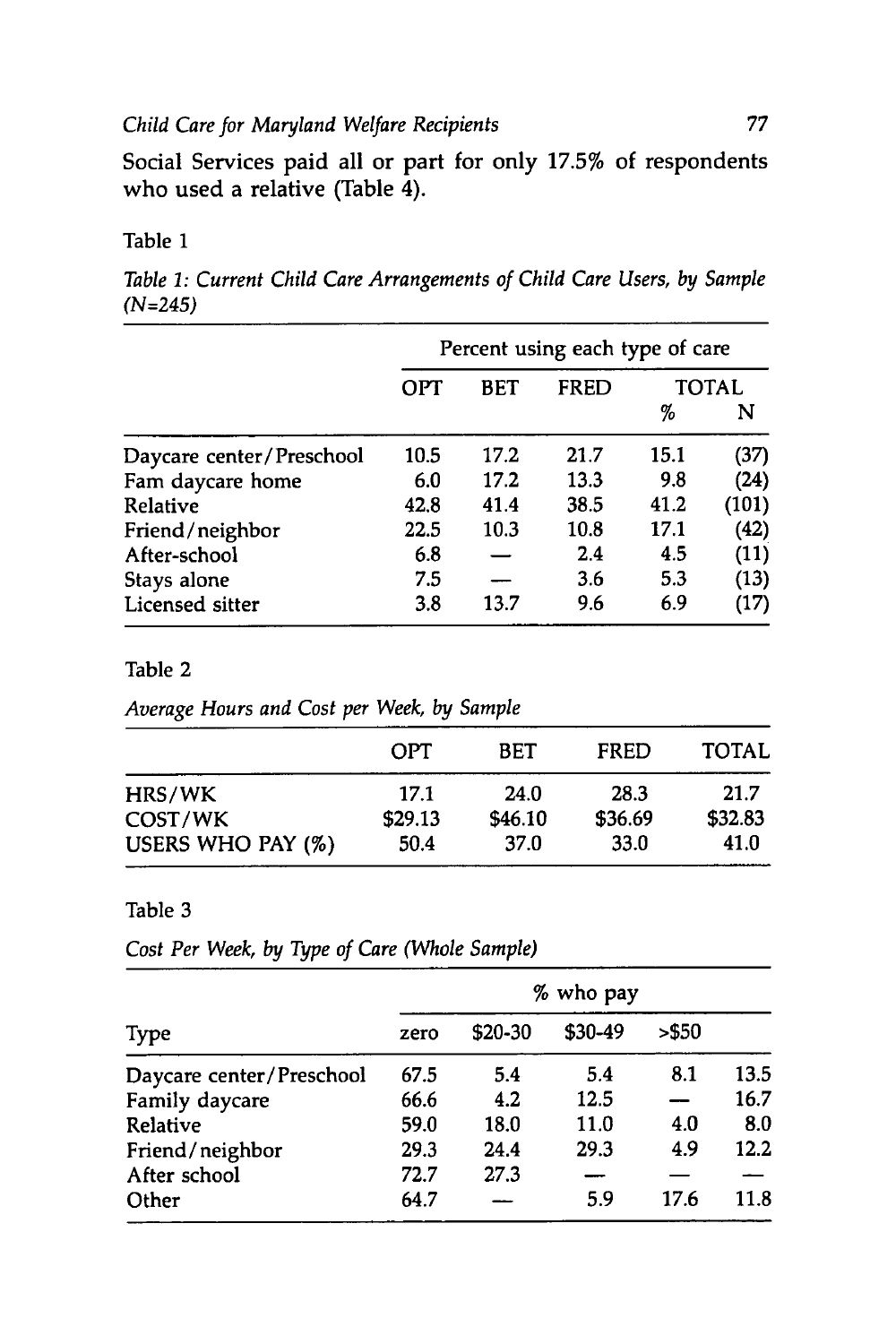### Table 4

|                          | % Paid by Social Services |      |      |  |
|--------------------------|---------------------------|------|------|--|
| Type                     | All                       | Part | None |  |
| Daycare center/Preschool | 67.6                      | 10.8 | 16.2 |  |
| Family daycare           | 81.8                      | 13.6 | 4.5  |  |
| <b>Relative</b>          | 12.4                      | 5.1  | 81.4 |  |
| Friend/neighbor          | 12.8                      | 10.3 | 76.9 |  |
| After school             | 54.5                      |      | 45.5 |  |
| Other                    | 42.9                      | 14.3 | 42.9 |  |

*Percent Paid By Social Services By Type of Care*

*Length of time in care.* The majority of BET **(57%)** and Frederick **(62.8%)** users have been in their current child care situation less than six months. Among **OPTIONS** users, **39%** have used this care for less than six months; **35%** have used this care between six months and one year, or **61%** have used the same provider for over six months, compared to **37.2%** for users in a more rural setting (i.e., the BET and Frederick programs).

*Location and Transportation.* Most respondents used child care located near their homes. This category does, however, include those whose caregiver lives in the same home as the child. Type of transportation to child care sites varies **by** sample. The most common means of transportation used **by OPTIONS** respondents was walking; BET respondents were more likely to use their own car. Frederick respondents were spread out across categories (Table **5).**

#### Table **5**

|                     | OPT  | <b>BET</b> | <b>FRED</b> | <b>TOTAL</b> |
|---------------------|------|------------|-------------|--------------|
| None                | 27.1 | 17.2       | 21.3        | 23.9         |
| Own car             | 6.8  | 48.3       | 26.7        | 18.9         |
| <b>Bus</b>          | 9.3  | 10.3       | 8.0         | 9.0          |
| Walk                | 51.7 | 17.2       | 29.3        | 39.6         |
| Someone else drives | 3.4  | 6.9        | 9.3         | 5.9          |
| Other               | 1.6  |            | 5.4         | 2.7          |

*Percent Using Each Type of Transportation, by Sample*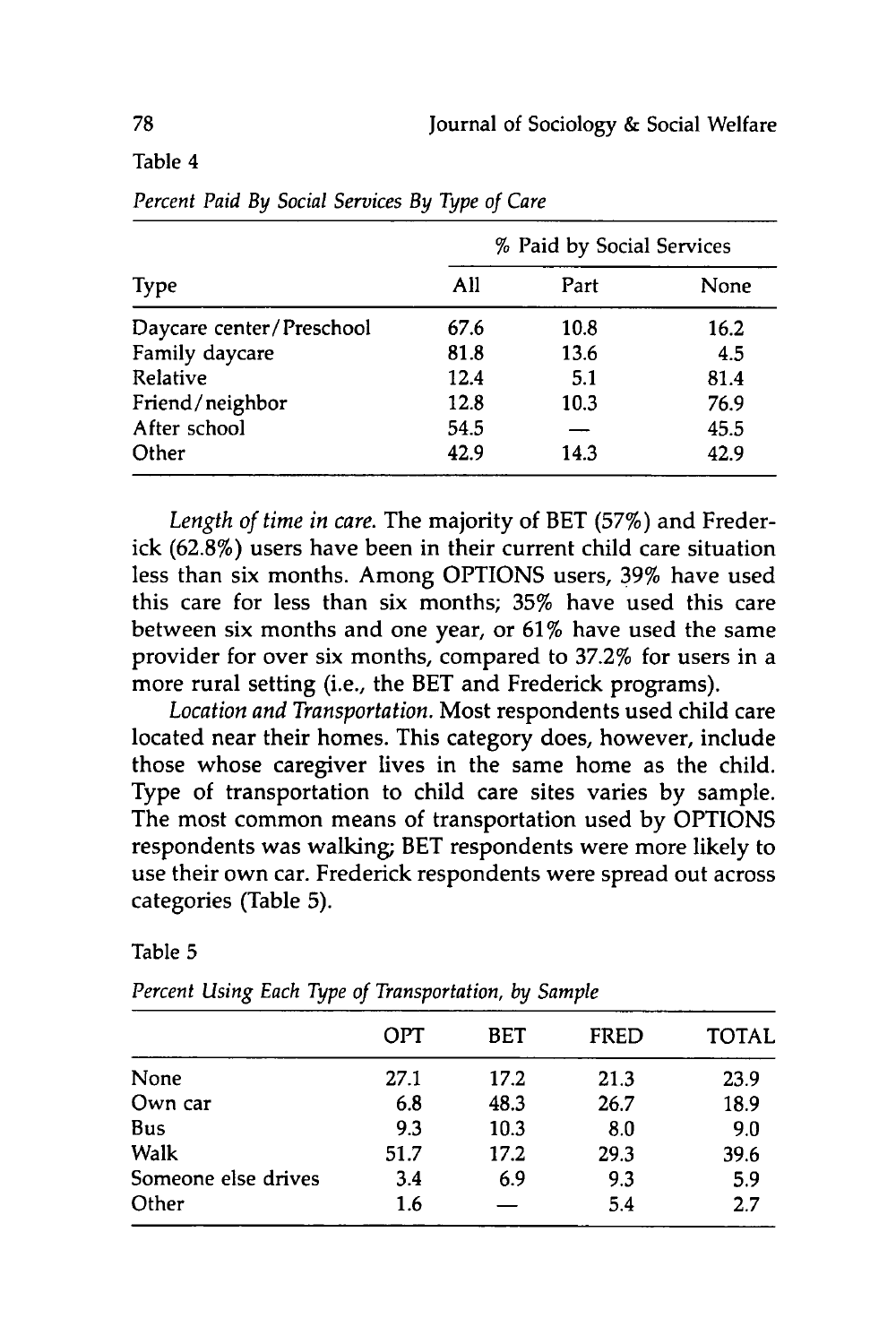#### *Child Care for Maryland Welfare Recipients* **79**

*What People Like Most.* The most frequent response to the question asking what respondents like most about their current child care situation is that they trusted their caregiver because they are related **(28.7%).** Most respondents who are using a related caregiver indicated that this is what they like most about this type of care (64.2%). The second and third responses are convenience (18.4%) and reliability (10.8%). Again, this is especially true for those using a relative or a friend or neighbor. Users of center-based care are most likely to say that they like this type of care because it is educational **(20.7%)** or because of "good caregiver qualities" **(20.7%)** (Table **6).**

#### Table **6**

| Reason                 | Situation, by Type of Care |      |      |      |       |  |  |
|------------------------|----------------------------|------|------|------|-------|--|--|
|                        | Center                     | FDC. | Rel  | Frnd | Total |  |  |
| <b>Trusts Relative</b> |                            | 4.2  | 64.2 | 2.5  | 28.7  |  |  |
| Convenient             | 10.3                       | 25.0 | 15.8 | 30.0 | 18.4  |  |  |
| Reliable               | 3.4                        | 12.5 | 10.5 | 15.0 | 10.8  |  |  |
| Good Caregiver         | 20.7                       | 29.2 | 1.1  | 7.5  | 10.3  |  |  |
| Educational            | 20.7                       | 8.3  |      |      | 7.6   |  |  |

## *What Respondents Like About Their Current Child Care*

*Biggest Problem.* Fifty-two respondents (22% of child care users) indicated that there were problems associated with their current child care situation. Cost appears to be the biggest problem for these respondents, with **17%** of child care users listing this as the biggest problem (Table **7).** Transportation is a close second, at **15%;** however, this varies **by** sample. For BET users, transportation is the biggest problem.

Problems were not restricted to a particular type of care; 31% of the problems mentioned were cited **by** those using care **by** a relative, **25% by** those using a friend or neighbor, and **19% by** those using a daycare center. Cost and transportation were cited as problems **by** users of all three types of care; however, center users did not cite unreliability as a problem, whereas users of relatives and friends or neighbors did.

In summary, most respondents use child care, with care **by** a relative the most commonly used type of care at **27%.** Most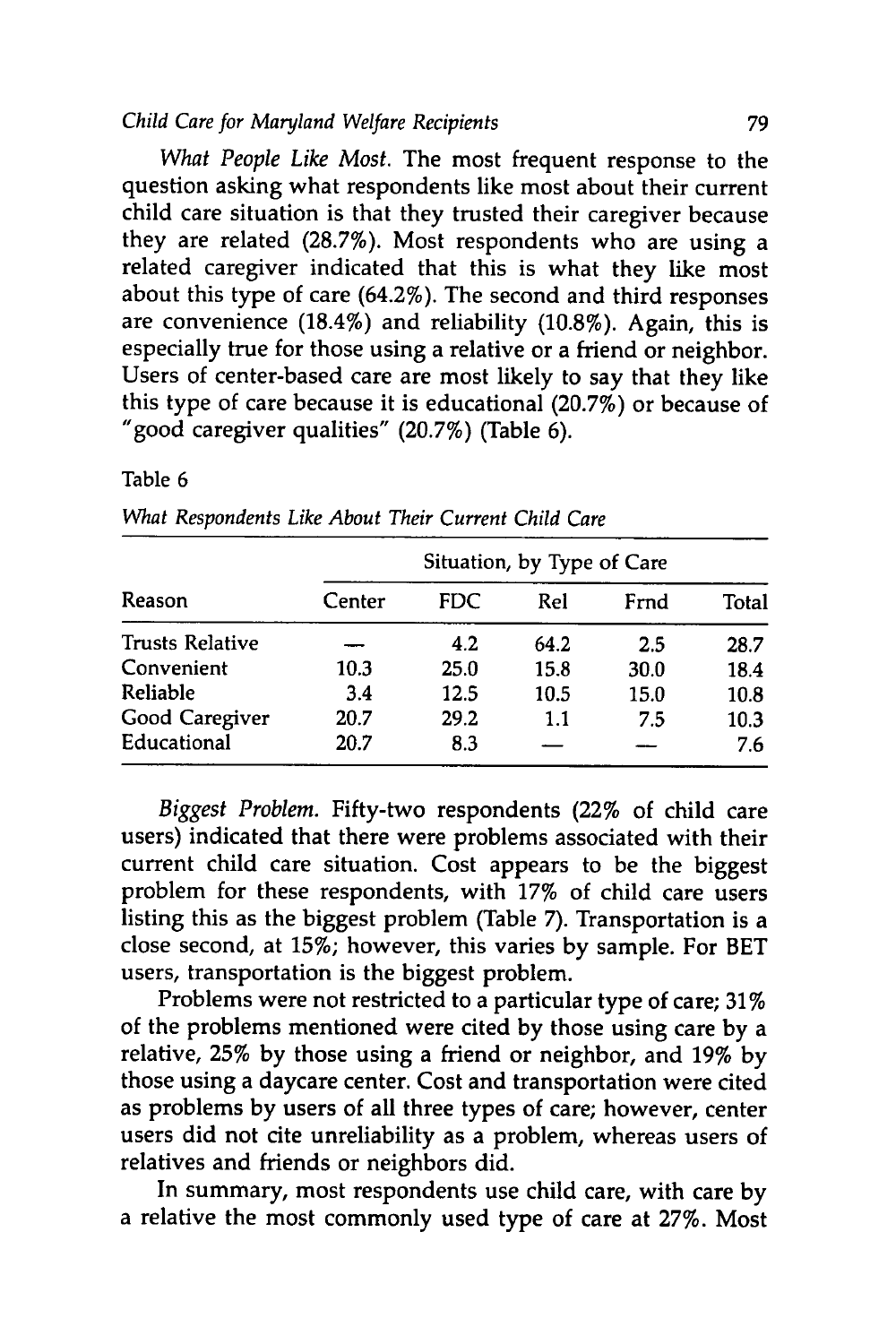Table 7

|                         | OPT  | <b>BET</b> | <b>FRED</b> | <b>TOTAL</b> |
|-------------------------|------|------------|-------------|--------------|
| Cost                    | 18.5 |            | 17.4        | 16.7         |
| Transportation          | 11.1 | 25.0       | 17.4        | 14.8         |
| Unreliable              | 11.1 |            | 8.7         | 9.3          |
| Inflexible hours        | 11.1 |            | 4.3         | 7.4          |
| Fear for safety         | 11.1 |            | 4.3         | 7.4          |
| Child learns bad habits |      | 50.0       | 8.7         | 7.4          |
| <b>Bad</b> caregiver    | 3.7  |            | 8.7         | 5.6          |
| No back-up care         | 11.1 |            |             | 5.6          |

*Percent Who Cite Child Care Problems, by Sample (N=52)*

care, or 62% of all care, is part-time (1-20 hrs/week); and more than one-half of users do not pay for their care. The average cost for those who do pay is **\$32.83** per week.

Most respondents **(76%)** said that they had enough child care at the present time. However, 58% anticipated needing more care in the future.

The majority of respondents **(68%)** were very satisfied with their current child care arrangement (Table **8). Of** those who were dissatisfied **(9%),** the reasons for dissatisfaction include need for immediate care, cost, and long waiting lists. There is no relationship between satisfaction and type of care.

#### *Child Care Preferences*

Most respondents placed relative importance on certain characteristics of providers (e.g., location, cost, caregiver, etc.). Although all characteristics were considered "very important" **by** a majority of respondents (63% to **95%),** safety and security had the highest mean rating, with **95%** indicating that this is very important (Table **9).** Surprisingly, flexible hours and cost had the lowest rankings on level of importance, at **62** and **67%.**

The majority of respondents (72%) preferred a neighborhood location for child care, as opposed to care that is located near their work or training site.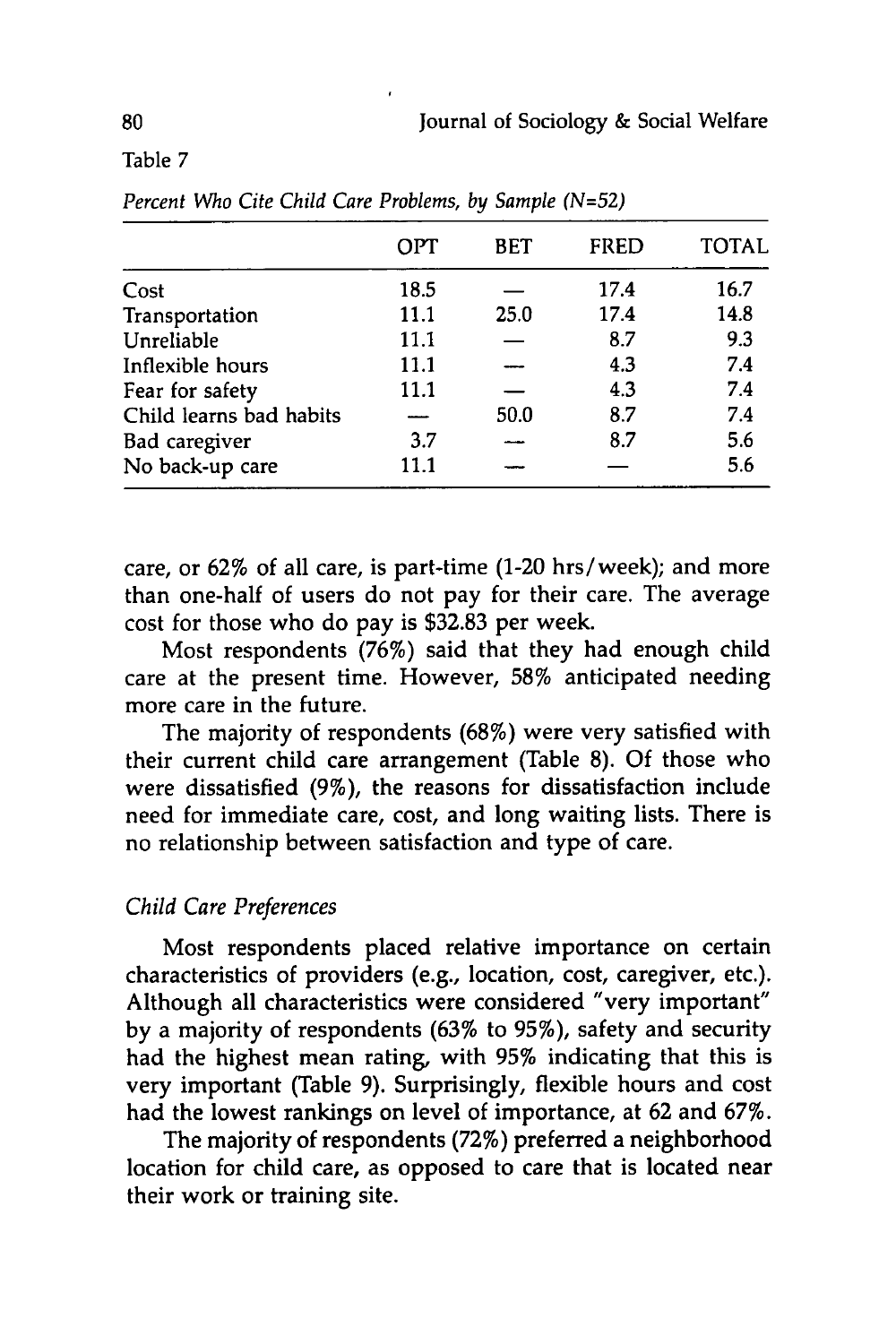#### *Child Care for Maryland Welfare Recipients* **81**

#### Table **8**

|                 | % who are                |                     |                       |                   |  |  |
|-----------------|--------------------------|---------------------|-----------------------|-------------------|--|--|
|                 | <b>Very</b><br>dissatis. | Somewhat<br>dissat. | Somewhat<br>satisfied | Very<br>satisfied |  |  |
| Daycare center  | 6.7                      | 3.3                 | 16.7                  | 73.3              |  |  |
| Family daycare  | 4.3                      | 8.7                 | 21.7                  | 65.2              |  |  |
| Relative        | 2.0                      | 4.0                 | 23.0                  | 71.0              |  |  |
| Friend/neighbor | 2.4                      | 2.4                 | 26.2                  | 69.0              |  |  |
| <b>Sitter</b>   | 11.8                     |                     | 17.6                  | 70.6              |  |  |
| After school    |                          | 9.1                 | 18.2                  | 72.7              |  |  |
| Stays alone     |                          | 16.7                | 8.3                   | 75.0              |  |  |
| None            | 7.6                      | <u>3.8</u>          | 26.7                  | 61.9              |  |  |
| Column Total    | 4.6                      | 4.6                 | 22.8                  | 68.0              |  |  |

#### *Type of Care by Satisfaction with Present Arrangement*

#### Table 9

*Importance of Child Care Characteristics\**

|                        | % saying         |                          |
|------------------------|------------------|--------------------------|
| Characteristic         | "very important" | mean rating $(max.=4.0)$ |
| Safety                 | 95.4             | 3.97                     |
| Caregiver              | 86.5             | 3.87                     |
| Nutritious meals       | 81.9             | 3.81                     |
| Location               | 77.4             | 3.78                     |
| Learning opportunities | 77.9             | 3.76                     |
| Cost                   | 67.1             | 3.66                     |
| Flexible hours         | 62.0             | 3.58                     |

\*Respondents were asked to indicate the importance of each characteristic by describing it as not important (1), not very important (2), somewhat important (3), or very important (4).

Several questions were asked to assess respondents' perception of the role Social Services plays in child care selection and payment. When asked whether they most preferred direct assignment of a provider by Social Services or self-selection, the vast majority (85%) preferred to select a provider themselves. A number of respondents mentioned that they would prefer to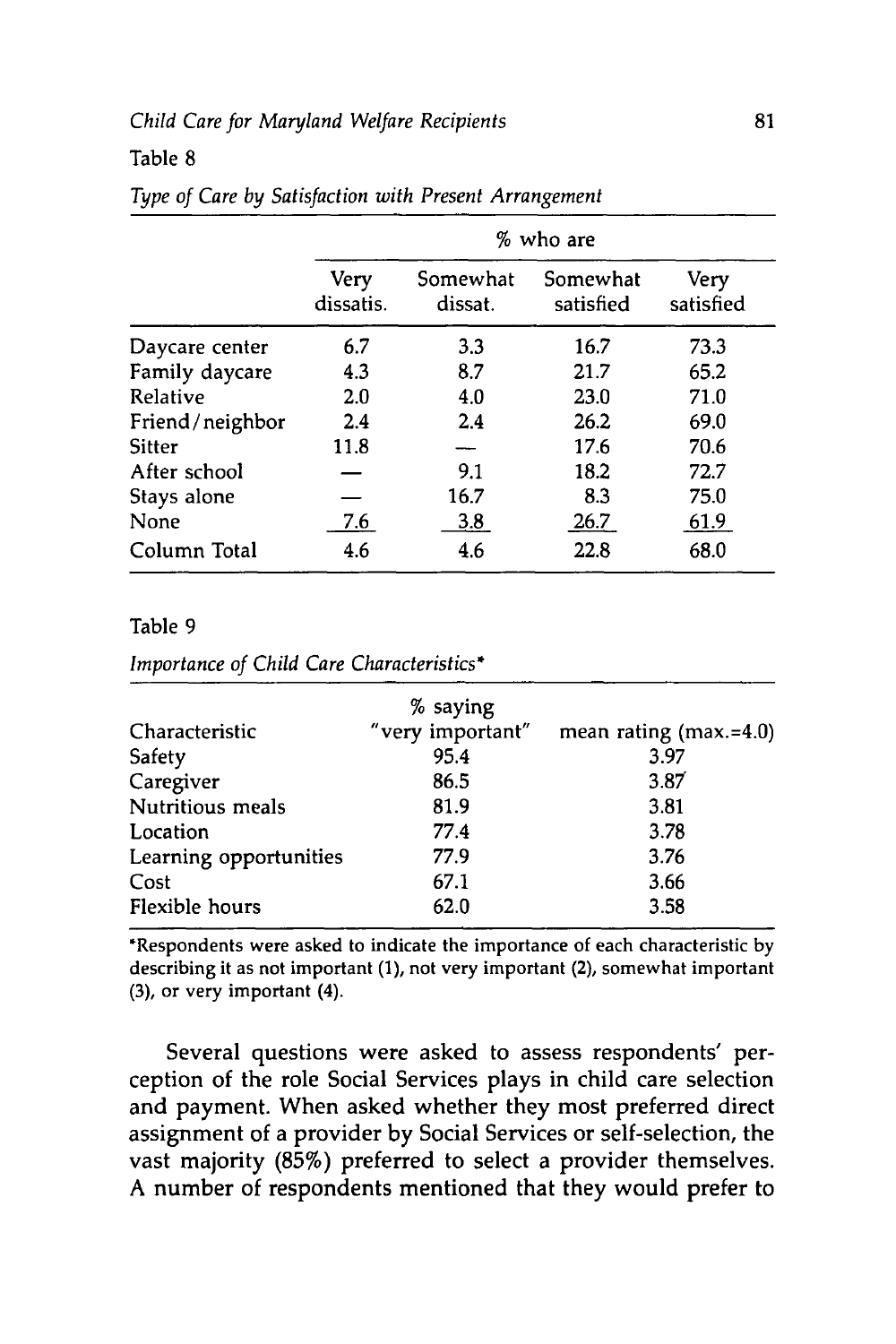self-select from a list compiled by Social Services. More than half (57%) of respondents stated a preference for direct Social Services payment to the provider. Thirty-four percent indicated that they would prefer to pay the provider themselves, after receipt of Social Services funds.

Respondents were asked what type of child care they would prefer if this care was subsidized by Social Services. An unlicensed friend or relative was the preferred type of care for 40% of respondents (Table 10). About equal numbers preferred a licensed family day care home (28%) or a center (27%).

Table 10

*Percent of All Respondents Who Would Prefer to Use Social Services Money to Pay For Types of Care, by Sample (N=366)*

|                       | OPT  | <b>BET</b> | <b>FRED</b> | <b>TOTAL</b> |
|-----------------------|------|------------|-------------|--------------|
| Daycare center        | 25.4 | 23.7       | 31.9        | 27.3         |
| Licensed FDC home     | 27.8 | 28.9       | 28.6        | 28.1         |
| Unlicensed friend/rel | 43.5 | 42.1       | 34.5        | 40.4         |
| Licensed sitter       | 1.0  | 5.3        | 5.0         | 2.7          |
| No Preference         | 2.4  |            |             | 1.4          |

Respondents were asked a set of questions about their perception of family day care. Forty-three percent reported that there were advantages to this type of care, such as more attention, a home environment, and trust. Thirty-one percent thought there were disadvantages; specifically, the lack of an educational setting and the large number of children under care. The majority (59%) indicated that it did not matter if the caregiver was of a different race or culture from their own; however, 23% stated that they would feel uncomfortable with this situation.

*The Ideal Child Care Situation.* In order to determine respondents' perception of the ideal child care situation, two slightly different questions were asked of all respondents. When asked how their child care needs could be best met, the most frequent response was that the respondent's present situation best met their needs (13.5%). Thirty percent of these respondents are not currently using any child care; thirty percent are using care by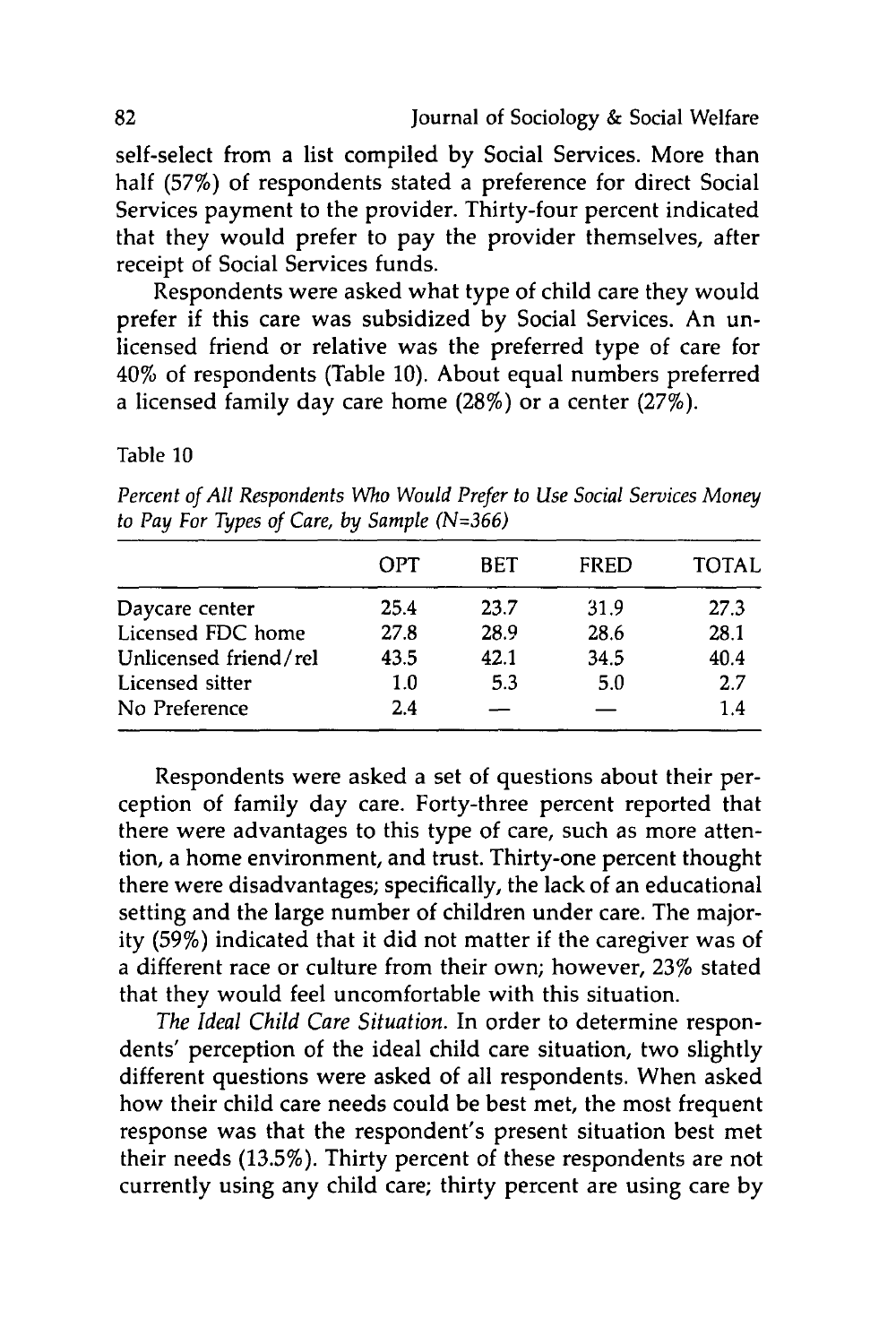a relative; twelve percent are using a center; twelve percent are using a friend or neighbor.

The second and third most frequently cited responses were "convenient care" (12.9%) and "flexible hours" (10. **8%)** (Table 11).

#### Table 11

| Characteristic        | % citing this | N  |
|-----------------------|---------------|----|
| Present situation     | 13.5          | 50 |
| Convenient care       | 12.9          | 48 |
| Flexible hours        | 10.8          | 40 |
| Trustworthy caregiver | 9.7           | 36 |
| Dependable            | 7.0           | 26 |
| After school care     | 5.4           | 20 |
| Relative              | 4.9           | 18 |
| Don't Know            | 4.6           | 17 |
| Affordable            | 3.8           | 14 |
| Available             | 3.2           | 12 |
| Licensed              | 3.0           | 11 |

*Respondent's Perception of How Child Care Needs Can Be Best Met\**

\*(asked of all respondents)

The second question sought to determine which type of care respondents would prefer if they could have any type of child care. Slightly less than one-third (32%) of all respondents indicated a preference for center-based care. Thirty-three percent of child care users who prefer centers currently use this type of care (Table 12). Care by a relative is a close second in terms of preference (27.8%). Child care users who prefer this type of care are very likely to be using a relative for care (75.4%).

Family day care is the third most-preferred type, but only 12% of respondents cite this type of care as most preferred. Thirty-eight percent of users with this preference use this type of care. Respondents who are not currently using any child care are about equally divided between preference for center-based care (33%) and care by a relative (28%).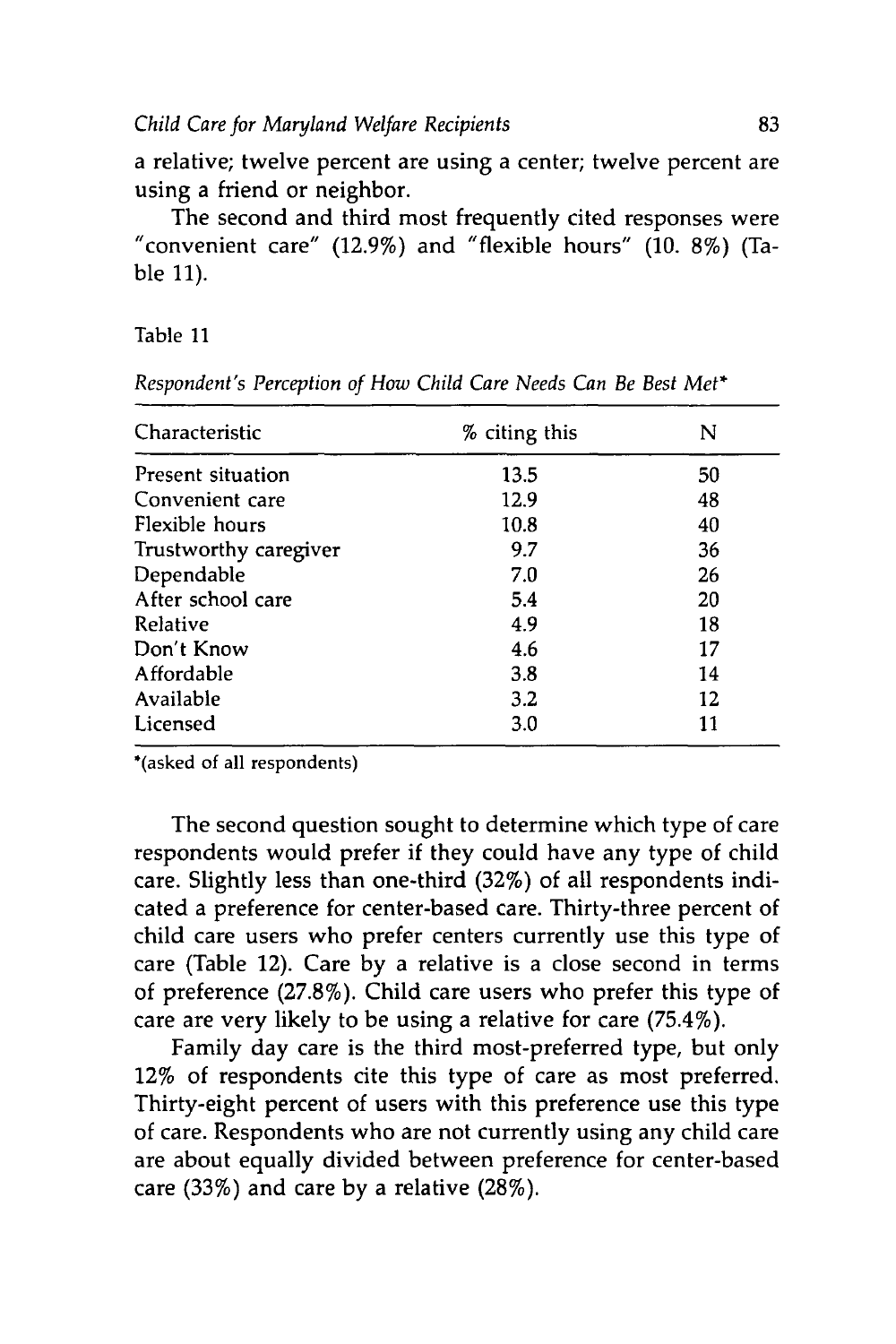## Table 12

|                 | type currently used |      |      |            | % who prefer |
|-----------------|---------------------|------|------|------------|--------------|
| Preference      | Center              | Rel  | Fend | <b>FDC</b> | this type    |
| Daycare center  | 32.9                | 28.8 | 9.6  | 8.2        | 30.9         |
| Relative        |                     | 75.4 | 12.3 | 1.5        | 27.5         |
| Friend/Neighbor | $\sim$              | 15.8 | 63.2 |            | 8.1          |
| Family daycare  | 6.9                 | 24.1 | 13.8 | 37.9       | 12.3         |

*Percent Using Preferred Type of Child Care*

## *Child Care Problems*

Forty-one percent of the respondents have missed work due to child care problems; **32%** have had employment problems resulting from a lack of child care when their child was sick; **32%** have been late due to child care problems. The fact that fewer respondents cite problems such as having lost a **job (16%)** or having to bring child to work (14%) may be misleading, given the nature of this population.

Child care problems identified **by** these respondents included inability to afford child care **(51%),** inability to find child care (44%), and having had to use unreliable care **(23%).** Respondents are especially loathe to leave children alone, however (Table **13).**

Only 22% of the respondents indicated that they had been offered care and had refused it. **Of** those who have refused care, the reasons included location of care, the amount of time it took to obtain care, and that the program was not appealing.

## Summary and Conclusions

Findings of this study appear to support anecdotal evidence that welfare reform participants rely on care provided **by** those related to them. In this study, the largest proportion of child care users used relative care. However, it is not clear that this is the type preferred **by** most respondents. Although **27.8%** preferred care **by** a relative, almost one-third of respondents (32%) preferred center-based care, and a smaller group (12%)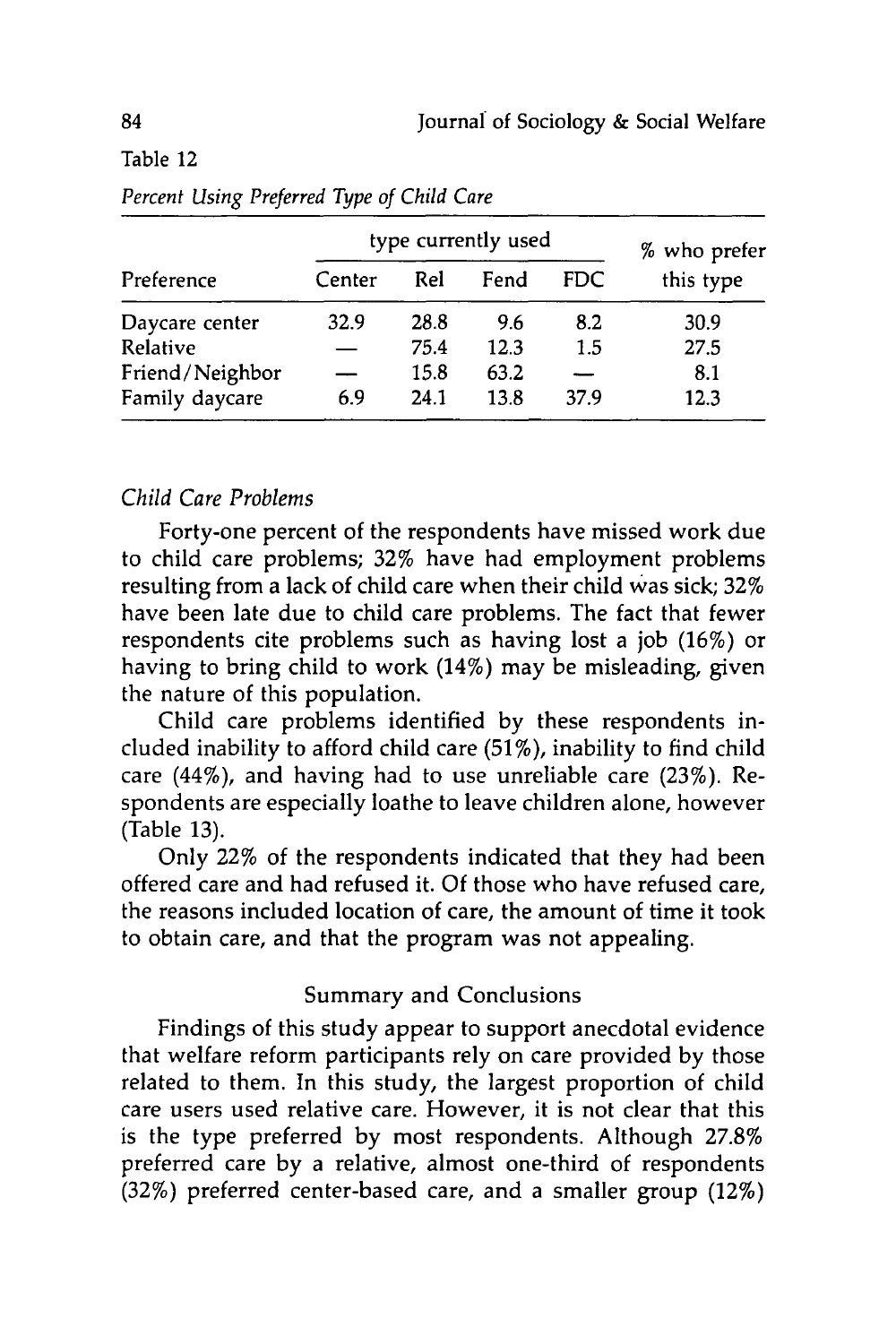#### Table **13**

| Problem                      | % who have experienced problem |           |       |
|------------------------------|--------------------------------|-----------|-------|
|                              | never <sup>*</sup>             | sometimes | a lot |
| Unable to afford care        | 48.7                           | 32.1      | 19.1  |
| Unable to find care          | 56.2                           | 28.8      | 15.0  |
| No care for sick child       | 67.9                           | 21.3      | 10.8  |
| Missed work due to childcare | 58.7                           | 34.1      | 7.2   |
| Been late due to childcare   | 67.6                           | 27.7      | 4.7   |
| Had to use unreliable care   | 77.3                           | 19.1      | 3.6   |
| Had to leave child alone     | 87.8                           | 9.7       | 2.5   |
| Had to bring child to work   | 85.6                           | 12.7      | 1.7   |
| Lost job due to childcare    | 83.3                           | 15.8      | .8    |

#### *Child Care Problems Experienced by Respondents*

\*includes those who have never used childcare **-** this question was asked of all respondents

preferred a family day care home. Clearly, there was diversity in preferences for child care.

In order to best provide services that meet needs and preferences, these different types of care must be viable alternatives. Clearly, the subsidized program in Maryland, Purchase of Care, alone is not sufficient, given the number of respondents who wish to use unlicensed care provided **by** a relative or friend. And, payment **by** Social Services is a significant factor. The number of respondents who indicated they would prefer an unlicensed friend or relative increases to 40% when the stipulation "if Social Services paid for it" is added. However, most states, due to regulatory constraints, can not directly pay unlicensed providers.

The mandatory participation requirements of the Family Support Act require states to schedule participants for an average of 20 hours a week in education or training activities. Therefore, it is realistic to assume that participants may need both more reliable child care and additional hours of care. Relatives who have been providing part-time care may not be able to provide full-time child care, especially without reimbursement.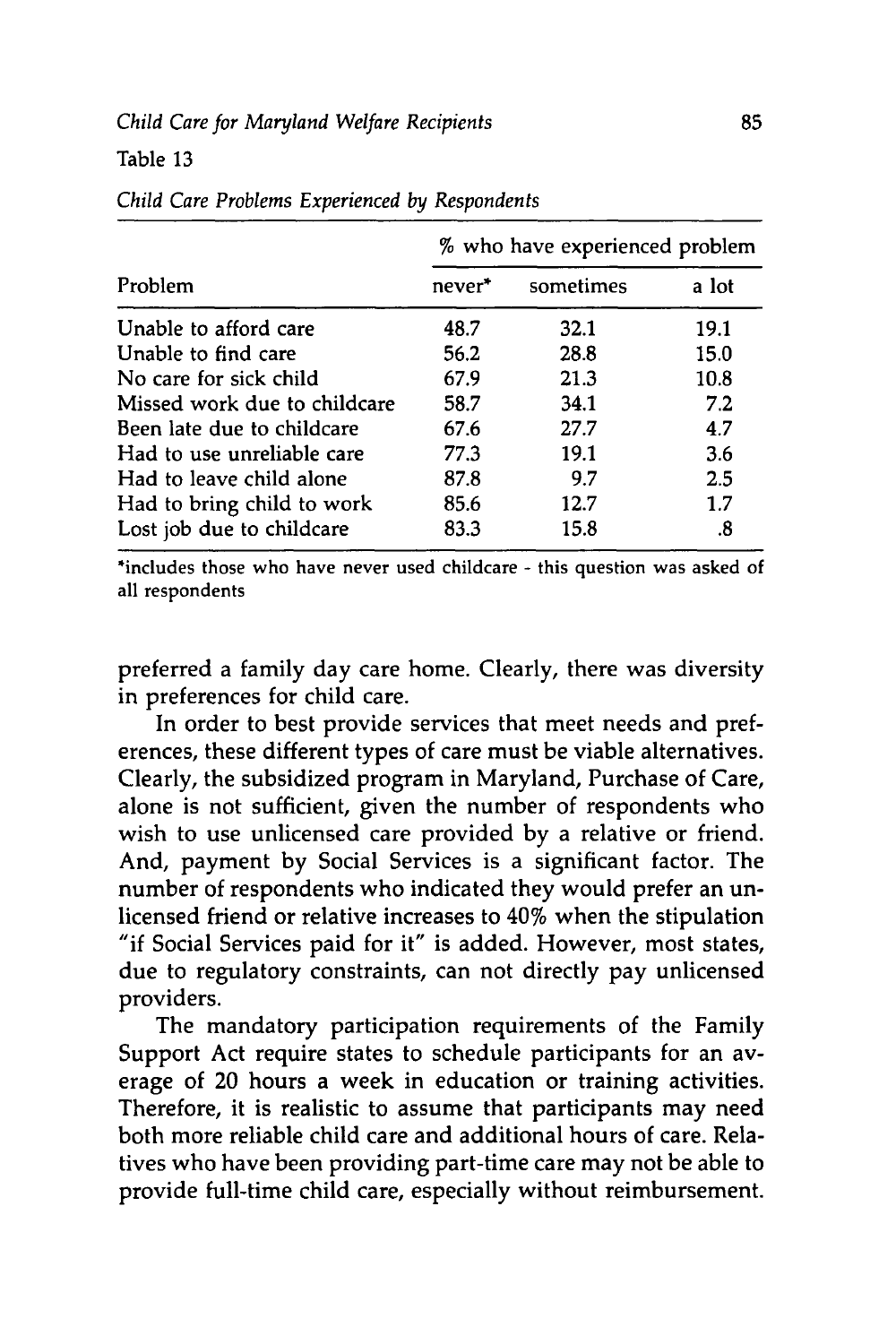This is especially salient for **OPTIONS** participants. They have been using their child care arrangement for a longer period of time than those in the other two programs, and are most likely to be using care **by** a relative that is not reimbursed.

Issues other than payment of relatives have emerged from these findings. Location of care is another salient issue, perhaps especially for participants in less urban areas. Since the neighborhood is clearly preferred as the location of care, more efforts must be made to locate child care near the participant's home. Efforts to register more family daycare providers are justified, especially because creating an increased supply of family day care providers can be accomplished more rapidly than centerbased care. In Baltimore, perhaps if more neighborhood family day care were available, this type of care would "catch on." An avenue worth exploring is the concept of double social utility: training and registering **OPTIONS** participants as family day care providers for other welfare participants. Although respondents in this study did not prefer family day care, would they use this type of care if they thought it was safe and if they knew the caregiver?

Child care centers appear to meet the needs and preferences of a sizeable group of this population, so funding slots to meet this need would be a viable policy option. Given the desire for neighborhood care, some attention should be paid to locating child care centers in areas where the participants reside. For example, centers located in or near housing projects could enable residents to work or become trained.

Funding a diversity of options and allowing participants in welfare reform programs to choose the provider appears to be the best policy recommendation. There is clearly a groupabout one-third of these respondents-who will only be comfortable using a relative to care for their children. This group increases to 40% when the possibility of Social Service payment is incorporated. Given the comments of a number of respondents-especially those who currently are *not* using child care-indicating that they would never leave their children with any caregiver other than a relative, this must be an option in order to ensure participation of these individuals. Again, this is crucial given that teenage parents are particularly targeted **by**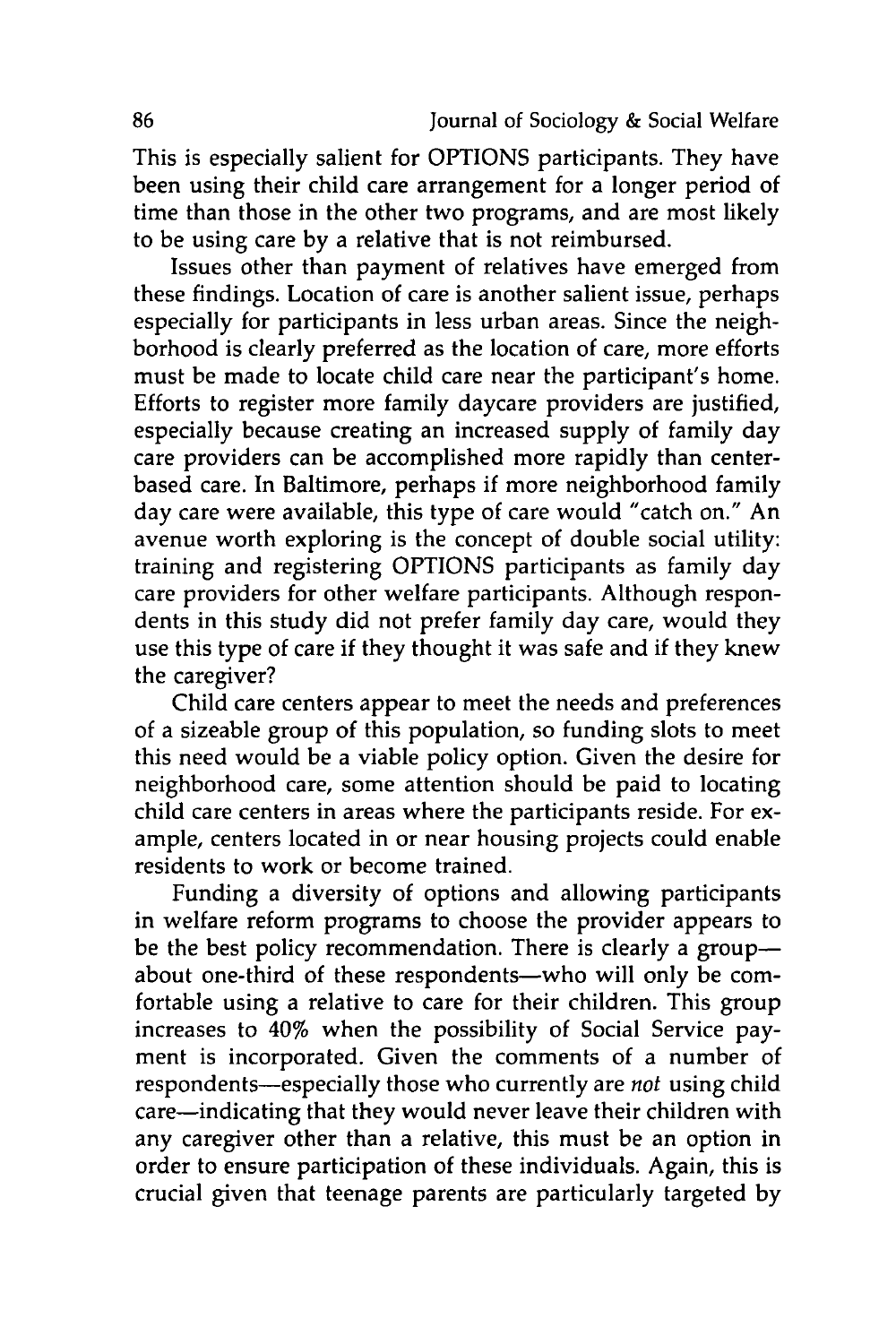the Family Support Act, and they may be the group most likely to need care **by** a relative, since infant care is generally the most difficult to obtain.

Finally, the need for reliable child care is crucial for this population which is required to participate in education and **job** training programs. If reliable child care is not available, the welfare client will not only lose access to valuable education and **job** training services and undoubtably remain on welfare, but the state will be unable to meet federal JOBS program participation performance requirements.

This research was funded **by** a grant from the Maryland State Department of Human Resources, Office of Welfare Employment Policy.

#### References

- American Public Welfare Association **(1989).** "JOBS Implementation." *W-Memo,* **1(8-9):** 2-12.
- Hofferth, **S.,** and Phillips, **D. (1987).** "Child care in the United States, **1970** to **1995."** *Journal of Marriage and the Family.* 49 (August **1987): 559-571.**
- Hofferth, **S.** and Sonenstein, F. **(1983).** An Examination of the Effects of Alternative Approaches to Financing Day Care for **AFDC** Children. Washington, **D.C.:** The Urban Institute.
- Hofferth, **S.,** and Wissoker, **D. A. (1990).** "Quality, Price, and Income in Child Care Choice." Washington, **D.C.:** The Urban Institute.
- Martinson, K., and Riccio, **J. (1989).** *GAIN: Child Care in a Welfare Employment Initiative.* New York, NY: Manpower Demonstration Research Corporation.
- Maynard, R., Kisker, **E. E.** and Kerachsky, **S. (1990).** *Child Care Challenges for Low-Income Families.* New York, NY: The Rockfeller Foundation.
- Olsen, **G.** W. **(1977).** "Rural and Urban Differences in Day Care." Master's Thesis, University of Wisconsin-Madison.
- Popkin, **S. J. (1990).** "Welfare: Views from the Bottom." *Social Problems* **37(1):64- 79.**
- Rothschild, M. **S. (1978).** "Public School Center vs. Family Home Day Care: Single Parents' Reasons for Selection." Master's Thesis, San Diego State University.
- Sonenstein, F. L. and Wolf, **D. A. (1988).** "Caring for the Children of Welfare Mothers." Paper prepared for the annual meeting of the Population Association of America in New Orleans, April **21-23, 1988.**
- Sonenstein, F. L. and Wolf, **D. A. (1990).** "Preferences, Perceptions, and Child Care Turnover: Patterns among Welfare Mothers." Washington, **D.C.:** The Urban Institute.